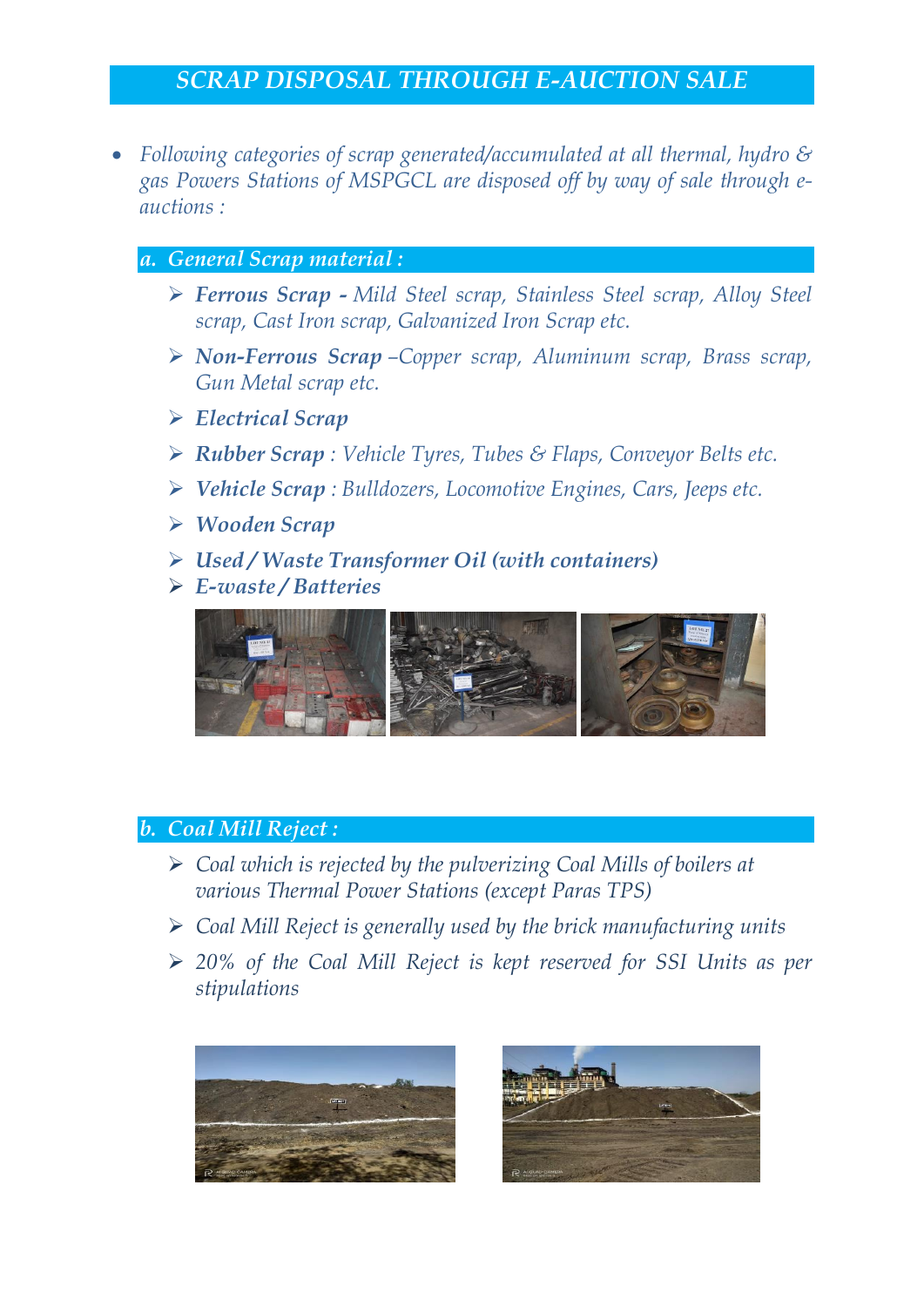- *c. Decommissioned/ retired/ scrapped units at Power Stations with associated obsolete spares & civil structures :*
	- *Power generating units which are surpassed their economic service life.*
	- *Obsolete/ unused spares and civil structures associated with such retired units are also disposed off alongwith the units either as a combined single lot or separate lots, as the case may be.*
	- *Generators, turbines, boilers, transformers, Ash Handling Plant, Coal Handling Plant, Oil Handling Plant, Effluent Treatment Plant, Cooling Towers, electric motors, pumps, pipelines with valves & bends, overhead cranes, service buildings, foundations, chimney etc. may be part of e-auction sale, as the case may be.*



*d. Surplus/ obsolete/ unserviceable – material/ spares/ equipment*

- *E-auctions are conducted on "As is where is", "As is available" & "No Complaint" basis.*
- *Prospective bidders can inspect the material at the respective sites during the stipulated period prior to the actual date of e-auction sale.*
- *For participation in online e-auctions, the prospective bidders are required to get registered with MSPGCL authorized Auctioneer and pay the stipulated amount of Pre-bid EMD within stipulated period with the Auctioneer.*
- *List of auction material, photographs, Auction schedule, Pre-bid EMD amount, e-auction terms & conditions etc. are displayed on Auctioneers website in advance.*

### *MSPGCL AUTHORIZED AUCTIONEER*

*M/s. MSTC Ltd.*

*Western Region Office, 607, Raheja Centre, Nariman Point, Mumbai- 400021.*